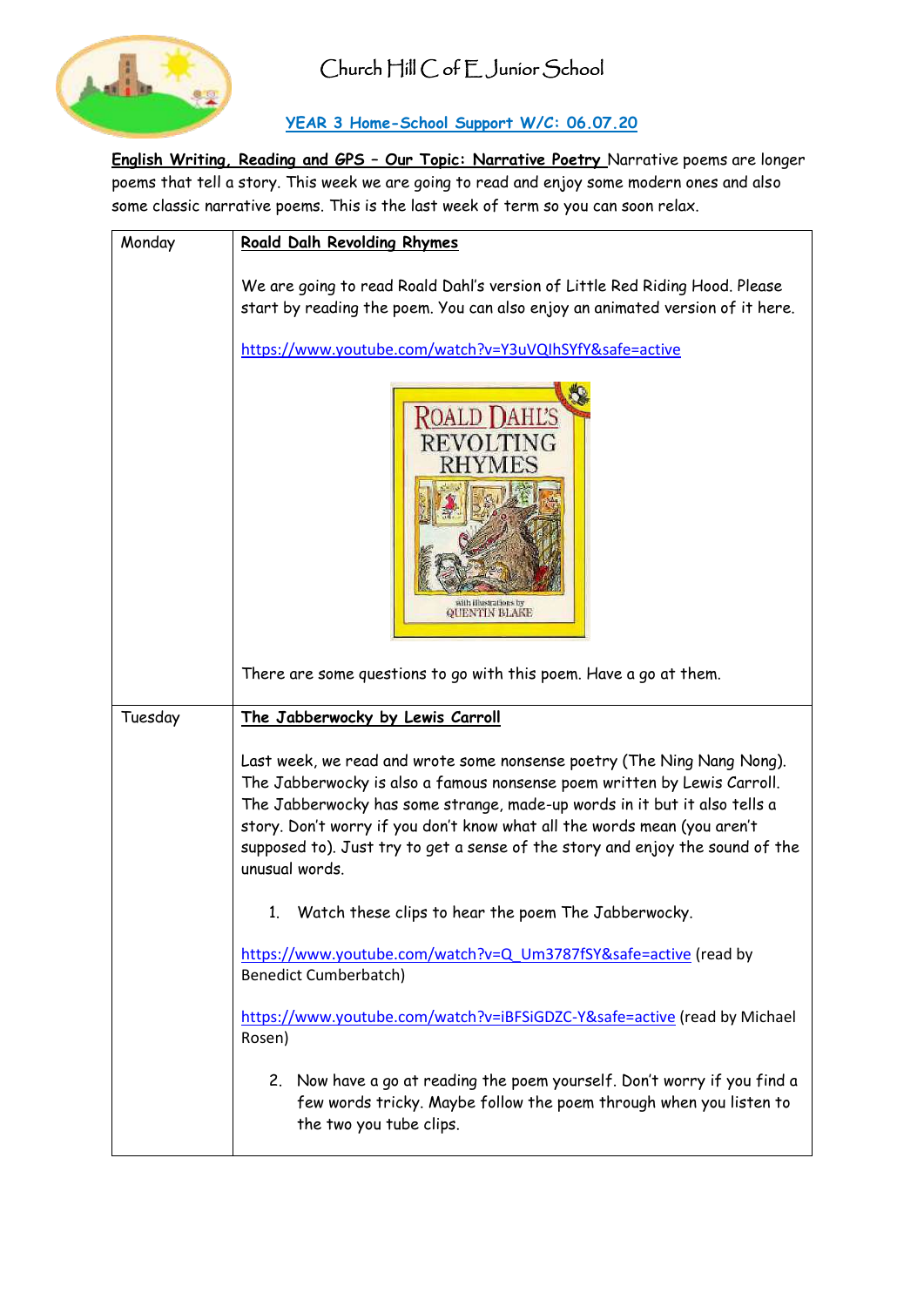|           | Think about the story that is told by The Jabberwocky. Have a go at<br>3.<br>writing a summary of the story. If you have time you could also<br>create some pictures of different scenes.                                                                                                                    |
|-----------|--------------------------------------------------------------------------------------------------------------------------------------------------------------------------------------------------------------------------------------------------------------------------------------------------------------|
|           | (Bit of help for parents - it is a tricky poem but it is about a father and son.<br>The father warns the son about the dangerous Jabberwocky. The son goes<br>out with his sword and kills the Jabberwocky, chopping off its head and<br>bringing the head home. The father is really pleased with his son.) |
| Wednesday | The Snail and the Whale by Julia Donaldson                                                                                                                                                                                                                                                                   |
|           | Julia Donaldion<br>Auct Scheffler<br>The S <i>nail</i><br>and the<br>Whal &                                                                                                                                                                                                                                  |
|           | An animated version of this is free to view on BBC iPlayer. While you are<br>watching, can you pick out the rhyming words?                                                                                                                                                                                   |
|           | https://www.bbc.co.uk/iplayer/episode/m000cslw/the-snail-and-the-whale                                                                                                                                                                                                                                       |
|           | Or if you can't access the BBC clip, here is a you tube clip.<br>https://www.youtube.com/watch?v=hheolVGZVvs&safe=active                                                                                                                                                                                     |
|           | There are some questions for you to complete after you have heard the poem.<br>There are quite a lot of questions so complete as many as you have time for and<br>don't worry if you don't do all of them. You can re-watch any of the clips to help<br>you answer the questions.                            |
| Thursday  | Forgiven by A. A Milne                                                                                                                                                                                                                                                                                       |
|           | Have you ever collected insects in the garden?<br>This is a poem about a child who keeps a beetle<br>in a matchbox, but his Nanny accidentally lets it<br>out! (AA Milne also wrote the Winnie the Pooh<br>stories).                                                                                         |
|           | Read the poem and follow it through with this you tube clip.                                                                                                                                                                                                                                                 |
|           | https://www.youtube.com/watch?v=aPmM4piVacg&safe=active                                                                                                                                                                                                                                                      |
|           | This is one of Mrs Garlick's favourite poems. There are 6 questions to go<br>with the poem. The answers are also given.                                                                                                                                                                                      |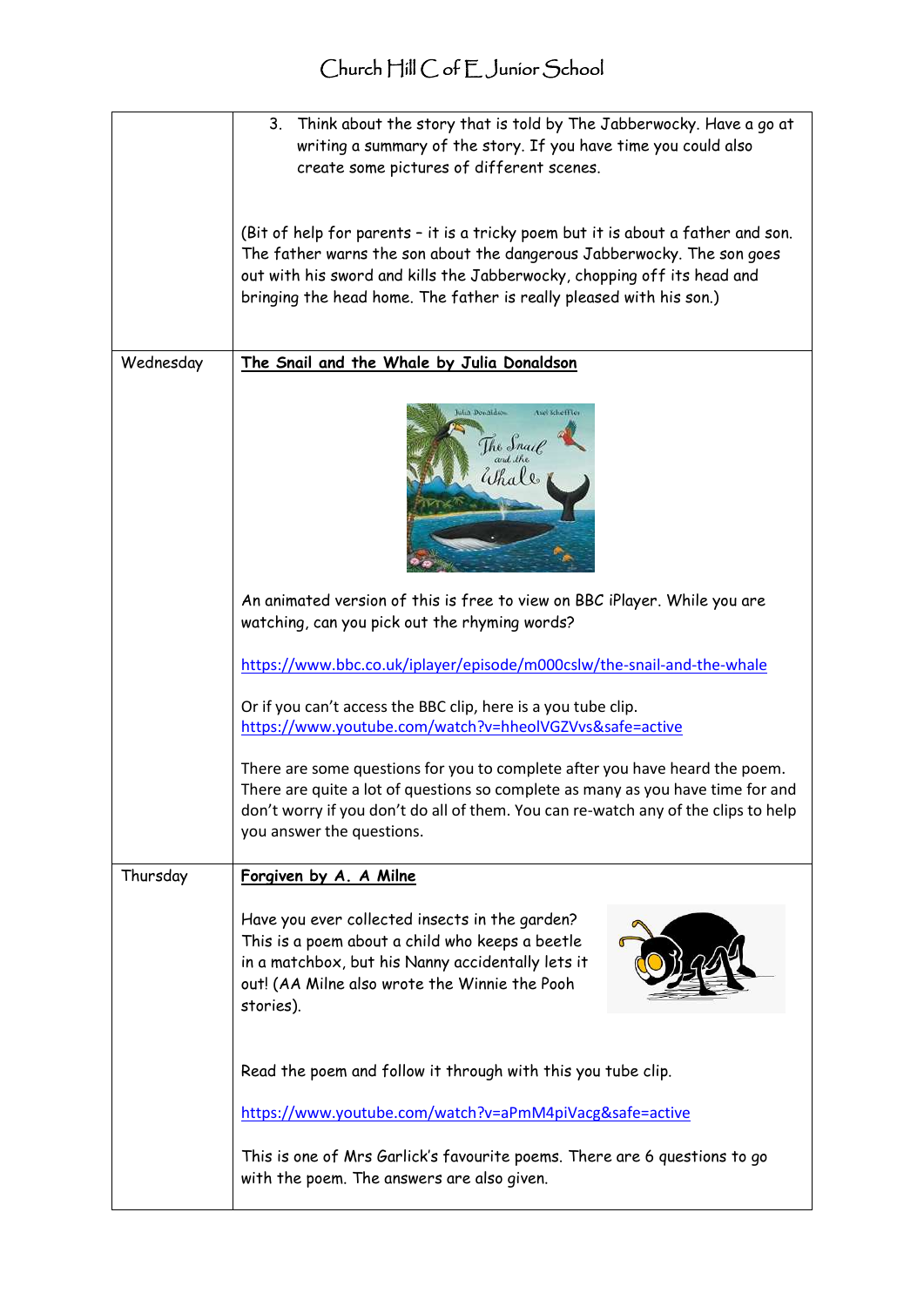| Friday | Poetry Review                                                                                                                                                                                                                                                                               |
|--------|---------------------------------------------------------------------------------------------------------------------------------------------------------------------------------------------------------------------------------------------------------------------------------------------|
|        | Over the last two weeks, you have read 6 poems:<br>Please Mrs Butler by Allan Ahlberg<br>The Ning Nang Nong by Spike Milligan<br>Little Red Riding Hood by Roald Dahl<br>The Jabberwocky by Lewis Carroll<br>The Snail and the Whale by Julia Donaldson<br>Forgiven by AA Milne             |
|        | Which was your favourite poem? Why? Today I would like you to look back<br>over all the poems we have read, choose your favourite and then write a<br>short review about it. See the review sheet.<br>Try your best to remember the names of the poets (the people who wrote<br>the poems). |

#### **Handwriting**

| Mon/Tues | Use the handwriting sheet to practise this week's spellings.                           |
|----------|----------------------------------------------------------------------------------------|
|          | Wed/Thurs/Fri   The Duck and the Kangaroo poem. Take your time as this is a long poem. |

**Guided Read on Share Point –** Mrs Brown will try to finish The Wizards of Once over the summer so keep logging on to listen. There are 14 clips now on Sharepoint. Please watch them in number order.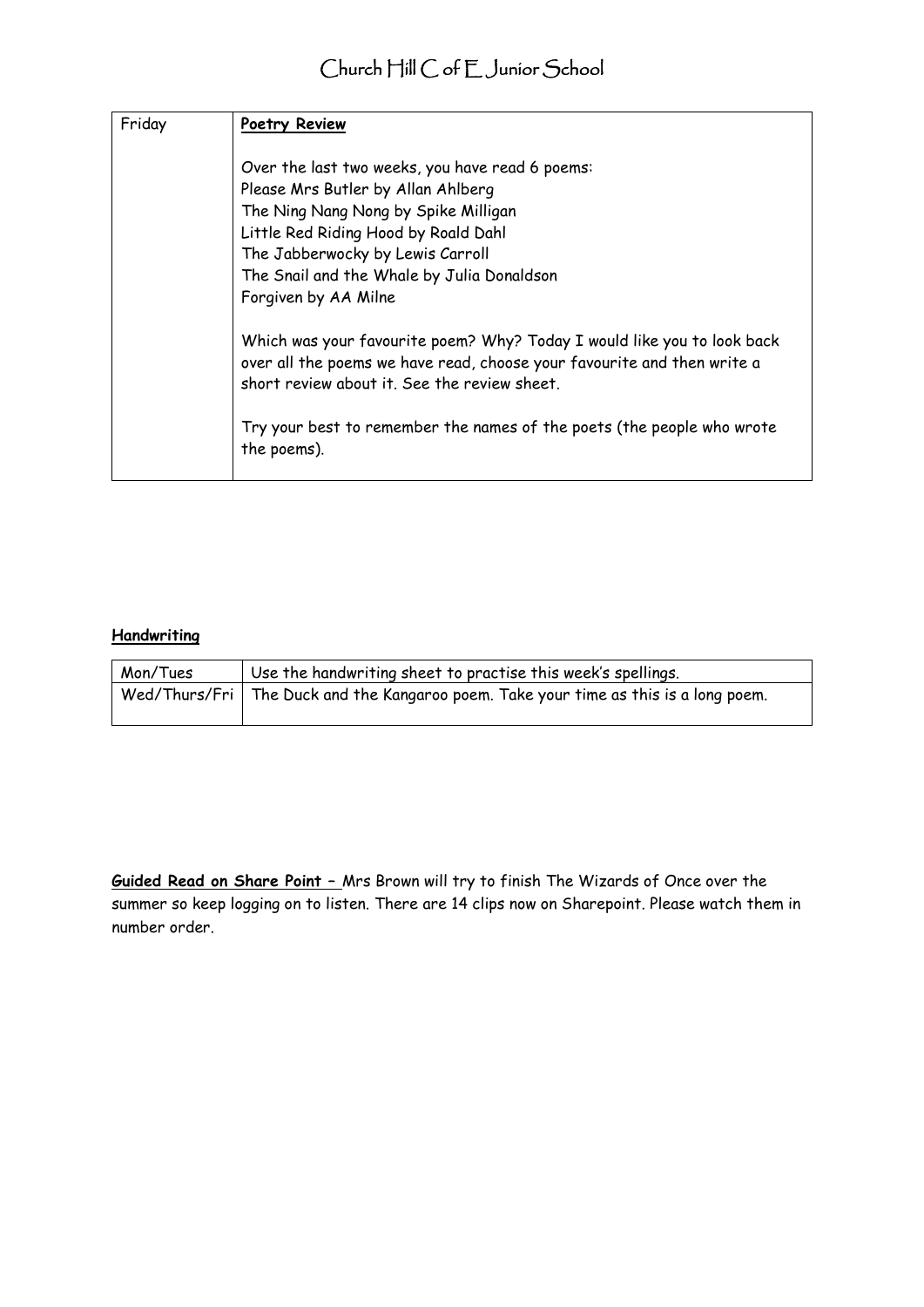**Spellings for the week**

| Beige, Pink and Yellow Spellings | <b>Blue Spellings</b> |
|----------------------------------|-----------------------|
| breath                           | dinner                |
| breathe                          | apple                 |
| build                            | dinner                |
| busy                             | rabbit                |
| business                         | letter                |
| calendar                         | egg                   |
| caught                           | green                 |
| centre                           | well                  |
|                                  | off                   |
| century                          |                       |
| certain                          |                       |

**Spelling test will be done as a hive game on Spelling Shed at 2.00pm on Fridays for Yellow/Pink/Beige and at 2.15pm for Blue.**

#### **Maths**

Please start/finish every day's lesson with Times Table Rock Stars Practice.

| Monday  | White Rose Maths, Summer Term, week 9 (w/c 22nd June), lesson 1: Right<br>Angles in Shapes                                                                           |  |  |
|---------|----------------------------------------------------------------------------------------------------------------------------------------------------------------------|--|--|
|         | Watch the video lesson on the link below, then download the worksheet off the $\mid$<br>school website and solve.<br>https://whiterosemaths.com/homelearning/year-3/ |  |  |
| Tuesday | White Rose Maths, Summer Term, week 9 (w/c 22nd June), lesson 2: Compare<br>Angles                                                                                   |  |  |
|         | Watch the video lesson on the link below, then download the worksheet off the l<br>school website and solve.                                                         |  |  |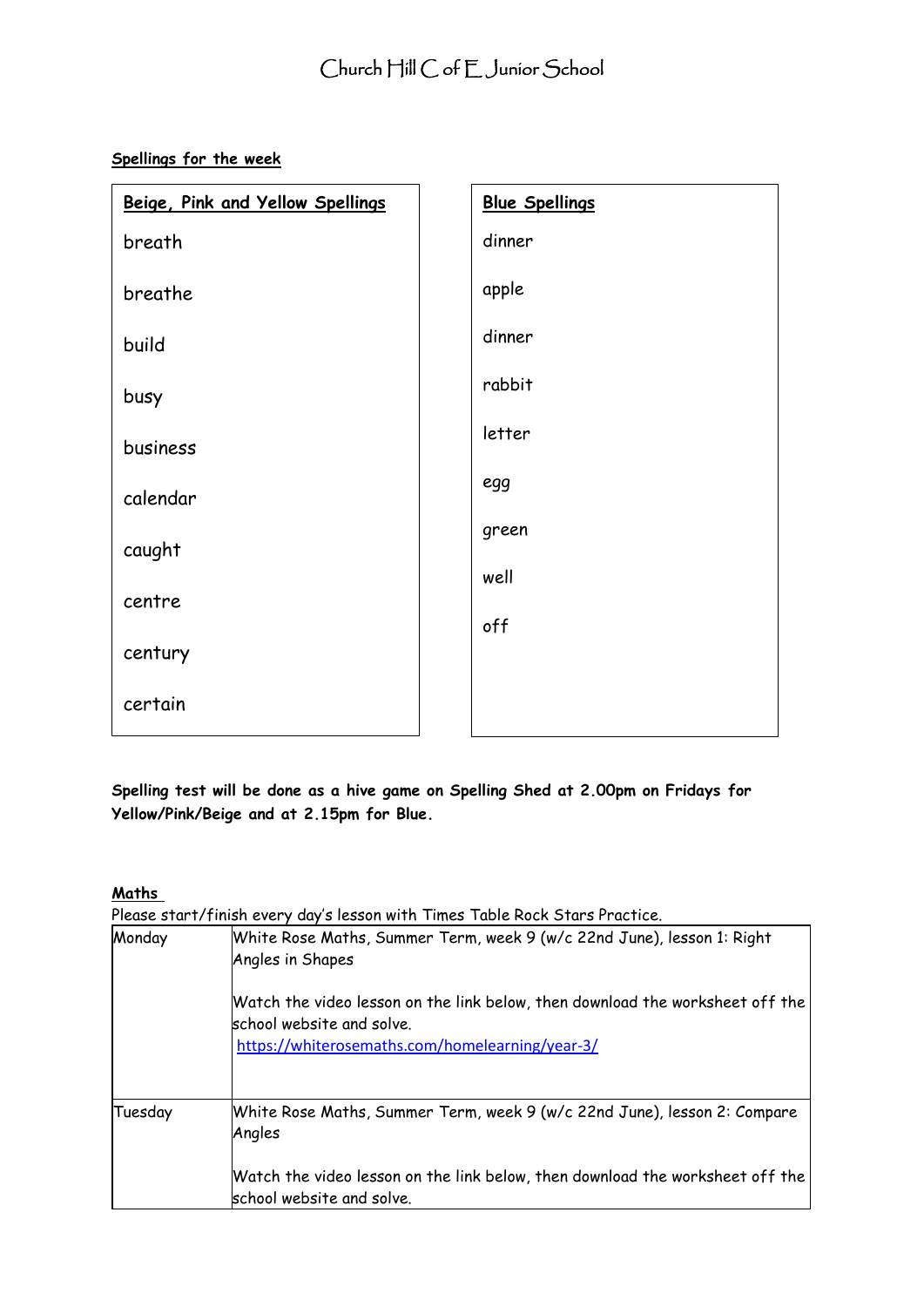|           | https://whiterosemaths.com/homelearning/year-3/                                                                                                                                                 |
|-----------|-------------------------------------------------------------------------------------------------------------------------------------------------------------------------------------------------|
| Wednesday | White Rose Maths, Summer Term, week 9 (w/c 22nd June), lesson 3:<br><b>Horizontal and Vertical</b>                                                                                              |
|           | Watch the video lesson on the link below, then download the worksheet off the<br>school website and solve.<br>https://whiterosemaths.com/homelearning/year-3/                                   |
| Thursday  | White Rose Maths, Summer Term, week 9 (w/c 22 <sup>nd</sup> June), lesson 4: Parallel<br>And Perpendicular.                                                                                     |
|           | Watch the video lesson on the link below, then download the worksheet off the<br>school website and solve.<br>https://whiterosemaths.com/homelearning/year-3/                                   |
| Friday    | White Rose Maths, Summer Term, week 9 (w/c 22 <sup>nd</sup> June), lesson 5: Friday<br>challenge!                                                                                               |
|           | Download the problems off the school website. These get progressively more<br>difficult as you get through - how many can you solve?                                                            |
|           | As a rough guide of difficulty level:                                                                                                                                                           |
|           | Challenges 1 - 2 are aimed at age 5 - 7 years<br>Challenges 3-6 are aimed at age 7 - 11 years<br>Challenges 7-10 are suitable for 11 - 15 years                                                 |
|           | $\,$ Plus, keep an eye out on the school Twitter page (@ChurchhillJS) at 11:45 am<br>on Friday for Mr Holland's whole school maths challenge. Send in your solutions,<br>methods and questions! |

## **PE**

This week we would like you to have a go at 3 new #HiFIVE challenges which involve summer sports. There is a video explanation for each challenge.

| <b>Summer Sports</b>          |                       |                   |                       |
|-------------------------------|-----------------------|-------------------|-----------------------|
| Challenges $\rightarrow$      | <b>Bat &amp; Ball</b> | Bat, Ball & Wall  | <b>Target Bowling</b> |
| <b>Video explanation</b>      |                       |                   | <b>Click Here</b>     |
| <b>Hold Ctrl and click</b>    | Click Here            | <b>Click Here</b> |                       |
| Write your personal           |                       |                   |                       |
| best score here $\rightarrow$ |                       |                   |                       |
| Total Attempts $\rightarrow$  |                       |                   |                       |

Please send your child's scores to [parentresponse@churchhill-jun.leics.sch.uk](mailto:parentresponse@churchhill-jun.leics.sch.uk) and remember to include their house and class. Also, if you would like to tweet any challenges being carried out then do use @churchhillJS to share the videos with the school. Have fun!